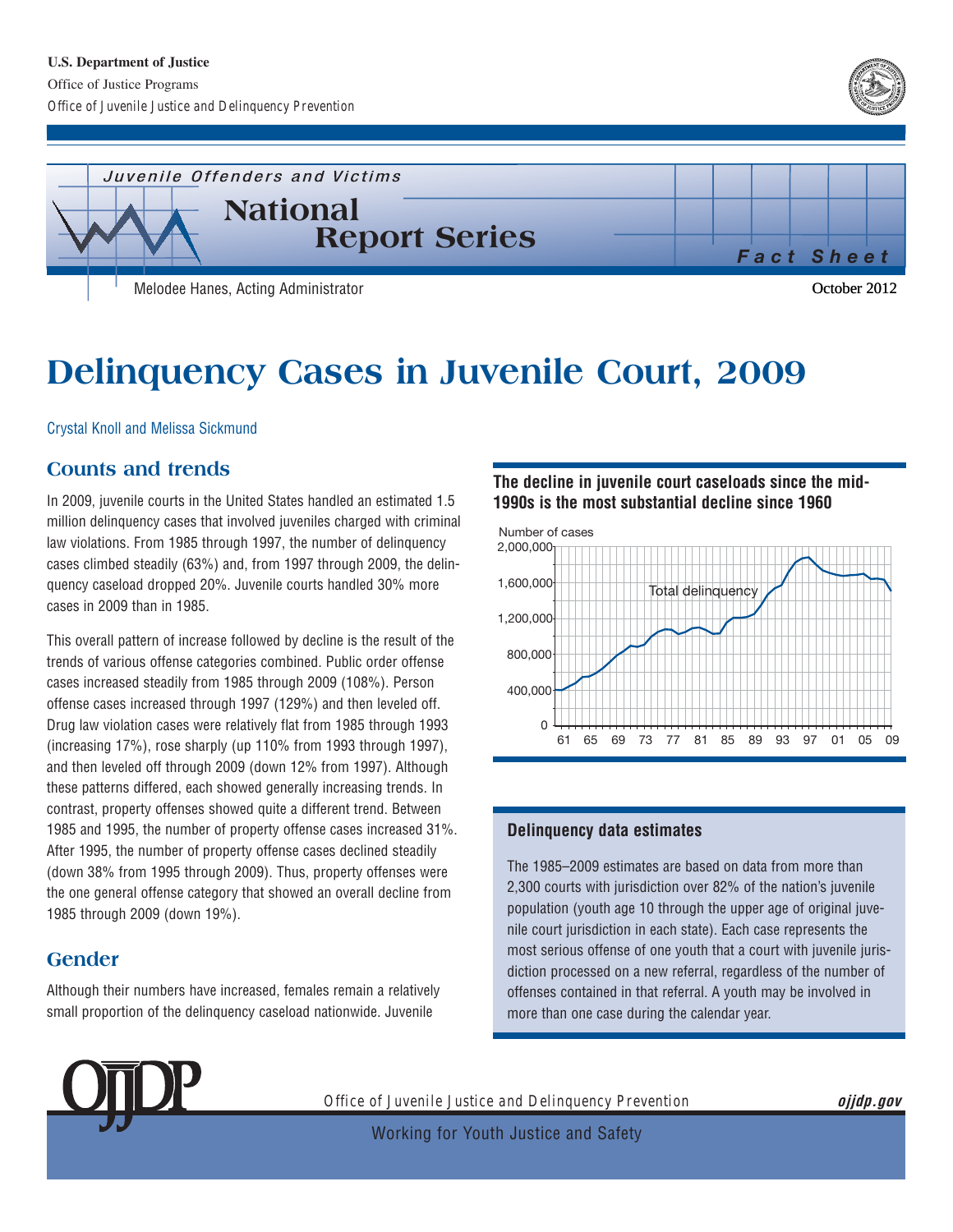| <u>Definiquency cases alsposed by Hinst Serious Oficiise, Cons</u>      |                           |                             |                            |                            |
|-------------------------------------------------------------------------|---------------------------|-----------------------------|----------------------------|----------------------------|
| <b>Most serious offense</b>                                             | <b>Number</b><br>of cases | 10 year<br>$2000 -$<br>2009 | 5 year<br>$2005 -$<br>2009 | 1 year<br>$2008 -$<br>2009 |
| <b>Total delinguency</b>                                                | 1,504,100                 | $-12%$                      | $-11%$                     | $-8%$                      |
| <b>Person offenses</b>                                                  | 365,700                   | $-8$                        | $-16$                      | $-9$                       |
| <b>Criminal homicide</b>                                                | 1.300                     | $-10$                       | $-4$                       | $-9$                       |
| Forcible rape                                                           | 4,000                     | $-5$                        | $-11$                      | $-8$                       |
| Robbery                                                                 | 29,500                    | 35                          | 16                         | $-9$                       |
| Aggravated assault                                                      | 45,500                    | $-18$                       | $-17$                      | $-8$                       |
| Simple assault                                                          | 243,900                   | $-10$                       | $-18$                      | $-8$                       |
| Other violent sex offenses                                              | 13,200                    | 3                           | $-17$                      | $-7$                       |
| Other person offenses                                                   | 28.300                    | $-11$                       | $-20$                      | $-14$                      |
| <b>Property offenses</b>                                                | 567,100                   | $-19$                       | $-8$                       | $-8$                       |
| <b>Burglary</b>                                                         | 99,500                    | $-15$                       | $-3$                       | $-8$                       |
| Larceny-theft                                                           | 273,300                   | $-15$                       | $-1$                       | $-3$                       |
| Motor vehicle theft                                                     | 19,500                    | $-49$                       | $-38$                      | $-16$                      |
| Arson                                                                   | 6,800                     | $-26$                       | $-19$                      | $-13$                      |
| Vandalism                                                               | 92.200                    | $-10$                       | $-10$                      | $-12$                      |
| Trespassing                                                             | 46,800                    | $-16$                       | $-13$                      | $-13$                      |
| Stolen property offenses                                                | 15.300                    | $-40$                       | $-22$                      | $-15$                      |
| Other property offenses                                                 | 13,800                    | $-49$                       | $-35$                      | $-19$                      |
| <b>Drug law violations</b>                                              | 167,100                   | $-10$                       | $-10$                      | $-6$                       |
| <b>Public order offenses</b>                                            | 404,200                   | $-5$                        | $-13$                      | $-9$                       |
| Obstruction of justice                                                  | 197,400                   | $-9$                        | $-7$                       | $-4$                       |
| Disorderly conduct                                                      | 109,800                   | $\overline{7}$              | $-18$                      | $-12$                      |
| <b>Weapons offenses</b>                                                 | 32.800                    | $-2$                        | $-23$                      | $-16$                      |
| Liquor law violations                                                   | 18,800                    | $-4$                        | $-6$                       | $-12$                      |
| Nonviolent sex offenses                                                 | 11,200                    | $-17$                       | $-14$                      | $-3$                       |
| Other public order offenses                                             | 34,200                    | $-12$                       | $-20$                      | $-14$                      |
| Notes: Detail may not add to totals because of rounding. Percent change |                           |                             |                            |                            |

**Delinquency cases disposed by most serious offense, 2009** 

calculations are based on unrounded numbers.

courts handled 415,600 cases involving females in 2009, roughly twice the 1985 number. In comparison, the number of cases involving males in 2009 (1,088,600) was just 17% more than the 1985 number. As a result of these trends, the female proportion of the delinquency caseload has risen from 19% in 1985 to 28% in 2009.

|                             | <b>Female proportion</b> |      |  |  |
|-----------------------------|--------------------------|------|--|--|
| <b>Most serious offense</b> | 1985                     | 2009 |  |  |
| Total delinquency           | 19%                      | 28%  |  |  |
| Person                      | 20                       | 30   |  |  |
| Property                    | 19                       | 29   |  |  |
| Drugs                       | 17                       | 18   |  |  |
| Public order                | 22                       | 27   |  |  |

Females accounted for a larger proportion of cases in 2009 than in 1985 for each of the four general offense categories. From 1985 through 2009, female caseloads increased more than male caseloads for each of the four general offense categories.

|                             | Percent change 1985-2009 |       |  |  |
|-----------------------------|--------------------------|-------|--|--|
| <b>Most serious offense</b> | <b>Female</b>            | Male  |  |  |
| Total delinguency           | 86%                      | 17%   |  |  |
| Person                      | 199                      | 74    |  |  |
| Property                    | 28                       | $-30$ |  |  |
| Drugs                       | 123                      | 116   |  |  |
| Public order                | 158                      | 94    |  |  |

#### **Race**

In 2009, white youth accounted for 78% of the U.S. juvenile population, black youth 16%, Asian youth (including Native Hawaiian and

Other Pacific Islander) 5%, and American Indian youth (including Alaska Native) 1%. Sixty-four percent of delinquency cases handled in 2009 involved white youth, 34% black youth, 1% Asian youth, and 1% American Indian youth.

| <b>Most serious</b><br>offense                          | Race profile of delinguency cases, 2009 |       |              |       |                           |  |
|---------------------------------------------------------|-----------------------------------------|-------|--------------|-------|---------------------------|--|
|                                                         | Total                                   | White | <b>Black</b> | Asian | <b>American</b><br>Indian |  |
| Total delinguency                                       | 100%                                    | 64%   | 34%          | $1\%$ | $1\%$                     |  |
| Person                                                  | 100                                     | 57    | 41           |       |                           |  |
| Property                                                | 100                                     | 65    | 31           | 2     | 2                         |  |
| Drugs                                                   | 100                                     | 75    | 22           |       | 2                         |  |
| Public order                                            | 100                                     | 62    | 35           |       |                           |  |
| Note: Detail may not add to totals because of rounding. |                                         |       |              |       |                           |  |

The racial disparity in delinquency cases varied across offense categories. White youth accounted for a larger proportion of drug offense cases (75%) than they did for any of the other general offense categories. In contrast, white youth were involved in just 57% of person offense cases. Person offenses had the greatest proportion of cases involving black youth (41%). Asian and American Indian youth accounted for a very small proportion of cases across offense categories.

A comparison of the rate at which cases involving different groups of youth proceed from one decision point to the next as they go through the court system shows the unique contributions that each decision point makes to the overall disparity in the system. The rate at which black youth were referred to juvenile court for a delinquency offense was more than 150% greater than the rate for white youth. The rate at which referred cases were petitioned for formal processing was 16% greater for black youth than for white youth. The rate at which petitioned cases were adjudicated was about 9% less for black youth than for white youth. The rate at which petitioned cases were waived to criminal court was 5% greater for black youth than for white youth. The rate at which youth in adjudicated cases were ordered to residential placement was 23% greater for black youth than for white youth, but the rate at which they were ordered to probation was 11% less for black youth than for white youth.

## **Age**

In 2009, juveniles younger than age 16 at the time of referral to court accounted for 52% of all delinquency cases handled. This age group accounted for 59% of person offense cases, 53% of property offense cases, 49% of public order offense cases, and 39% of drug law violation cases. Person offense cases had the largest proportion (21%) of very young juveniles (younger than age 14 at referral), followed by property offense cases (16%). There were smaller proportions of cases involving juveniles younger than age 14 among public order offense (13%) and drug offense (7%) cases.

# **Detention**

A juvenile may be placed in secure detention at various times during case processing. Detention is primarily used for temporary holding while youth await adjudication, disposition, or placement elsewhere. Many states detain youth if there is reason to believe they are a threat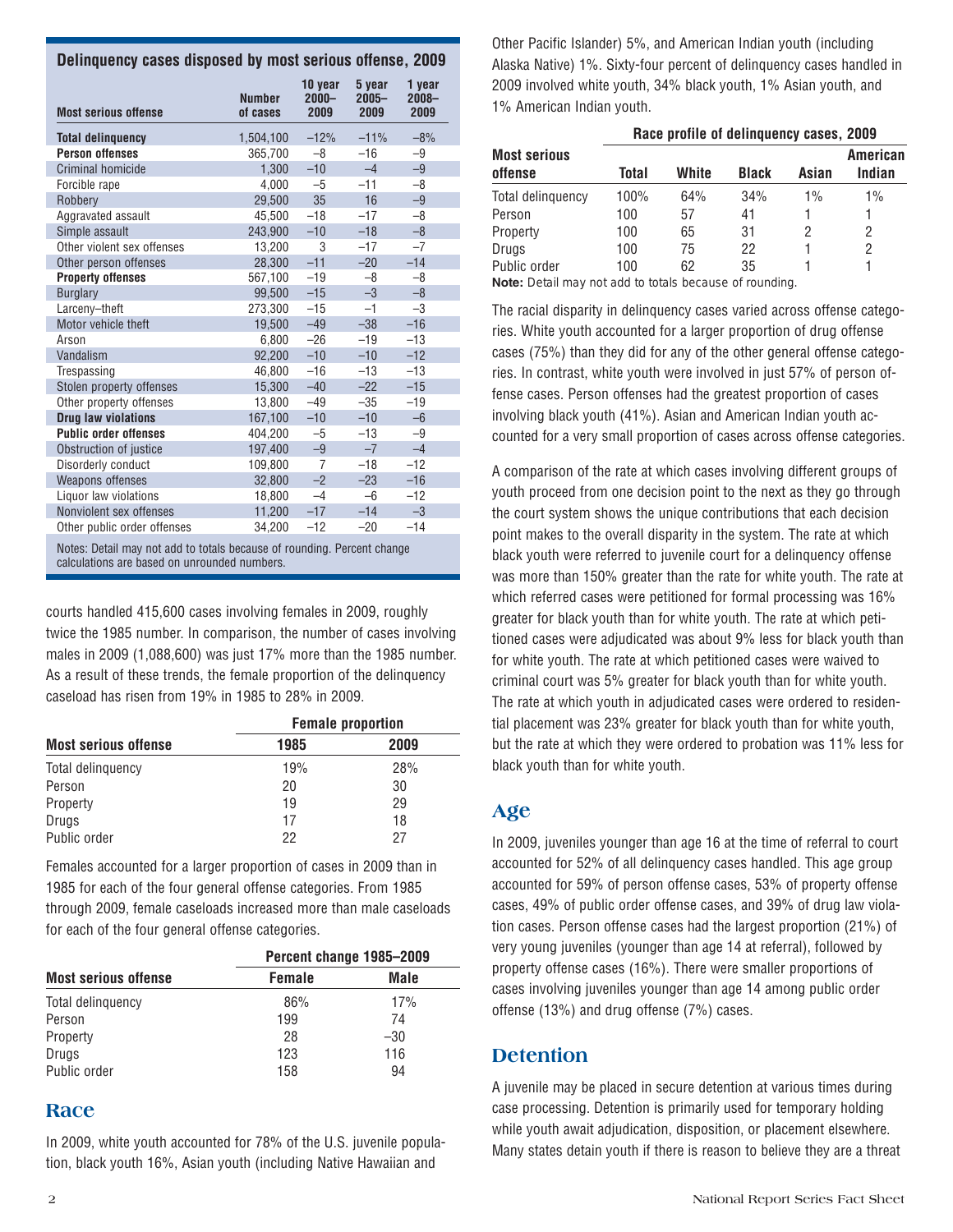to the community, will be at risk if returned to the community, or may fail to appear at an upcoming hearing. Intake staff may also detain juveniles for diagnostic evaluation purposes. All states require that a detention hearing be held within a few days of placement in detention (usually within 24 hours). At the detention hearing, the judge reviews the initial detention decision, considers what is in the best interest of the community and/or the youth, and decides whether to continue the youth's detention. Most states also use detention for sanctioning purposes—juveniles may be committed to a detention facility as part of a disposition order or as a sanction for probation violation. Actual detention practices vary substantially across jurisdictions. These court data count the number of cases that involve detention of the juvenile at some point between referral to court and case disposition. A youth may be detained and released more than once between referral to court and case disposition. In most delinquency cases, the juvenile is not detained (79% in 2009).

The likelihood of detention varies by general offense category. In 2009, person offense cases were the most likely to involve detention (27%), followed by public order offense cases (24%). In comparison, juveniles were less likely to be detained in drug offense cases (17%) and property offense cases (17%).

Similar to the overall delinquency caseload trend, between 1997 and 2009, the number of delinquency cases in which the juvenile was detained decreased by 14%. The 1985–2009 growth in detained cases was about the same as the growth in the overall delinquency caseload (29% increase in detained cases vs. 30% increase in delinquency cases).

## **Intake decision**

The juvenile court intake function is typically the responsibility of the juvenile probation department or the prosecutor's office. At intake, authorities decide whether to dismiss the case, handle it informally (without filing a petition), or file a petition to formally request an adjudicatory hearing or waiver hearing. In 2009, 280,200 (19% of all delinquency cases) were dismissed at intake, generally for lack of legal sufficiency. An additional 27% (400,700) were handled informally, with the juvenile agreeing to some sort of voluntary sanction (e.g., restitution). In more than half of all delinquency cases (55% or 823,200), authorities filed a petition and handled the case formally. The proportion of delinquency cases petitioned for formal handling rose from 46% in 1985 to 58% in the late 1990s and then declined slightly to 55% in 2009.

## **Waiver to criminal court**

In most states, juvenile court judges may waive juvenile court jurisdiction in certain cases and transfer jurisdiction to criminal court so the juvenile can be tried as an adult. The court decision in these matters follows a review of the case and a determination that probable cause exists to believe the juvenile committed the criminal act. The judge's decision generally centers on the issue of whether the juvenile is

amenable to treatment in the juvenile justice system. The prosecutor may argue that the juvenile has been adjudicated several times previously and that interventions the juvenile court ordered have not prevented the youth from committing subsequent criminal acts. The prosecutor may also argue that the crime is so serious that the juvenile court cannot intervene for the time period necessary to rehabilitate the youth. (For more information, see Delinquency Cases Waived to Criminal Court, 2009, available online from ojjdp.gov/ojstatbb/ publications/StatBB.asp).

In 2009, juvenile court judges waived jurisdiction over an estimated 7,600 delinquency cases, sending them to criminal court. This represents less than 1% of all delinquency cases handled. The number of cases waived was relatively flat from 1985 to 1988, rose sharply from 1988 to 1994 (105%), and then fell to the levels of the mid-1980s and remained there through 2009.

For many years, property offense cases accounted for the largest proportion of waived cases. However, since the mid-1990s, person offenses have outnumbered property offenses among waived cases. In 2009, nearly half of waived cases involved person offenses.

| <b>Most serious</b><br>offense | Offense profile of cases waived to criminal court |       |                |      |  |
|--------------------------------|---------------------------------------------------|-------|----------------|------|--|
|                                | <b>Number</b>                                     |       | <b>Percent</b> |      |  |
|                                | 1985                                              | 2009  | 1985           | 2009 |  |
| Total delinquency              | 7,200                                             | 7,600 | 100%           | 100% |  |
| Person                         | 2,400                                             | 3,500 | 33             | 46   |  |
| Property                       | 3,800                                             | 2,300 | 53             | 31   |  |
| Drugs                          | 400                                               | 1,000 | 5              | 13   |  |
| Public order                   | 600                                               | 800   | 9              | 10   |  |

# **Adjudication and disposition**

Adjudicatory hearings establish responsibility for an alleged delinquent act. When a juvenile is adjudicated (judged delinquent), it is analogous to conviction in criminal court. In 2009, juveniles were adjudicated delinquent in 59% (488,800) of petitioned cases, a 45% increase from 1985. The court holds disposition hearings to decide what sanctions should be imposed on a juvenile who has been adjudicated delinquent and whether the juvenile should be placed under court supervision. Many cases result in multifaceted dispositions, and most involve some type of probation supervision. A probation order often includes additional requirements, such as drug counseling, restitution to the victim, or community service. In 2009, formal probation was the most severe disposition ordered in 60% of cases in which the juvenile was adjudicated delinquent, and 27% of cases were ordered to residential placement as the most severe disposition. A smaller proportion of cases received some other sanction as their most severe disposition. The proportion of adjudicated cases ordered to probation has fluctuated within a relatively narrow range over the years (56%– 60% during the 1985–2009 time period). In comparison, the proportion of cases resulting in residential placement dropped from 31% in 1985 to 27% in 2009, and the proportion receiving other sanctions increased from 11% to 13% during that time.